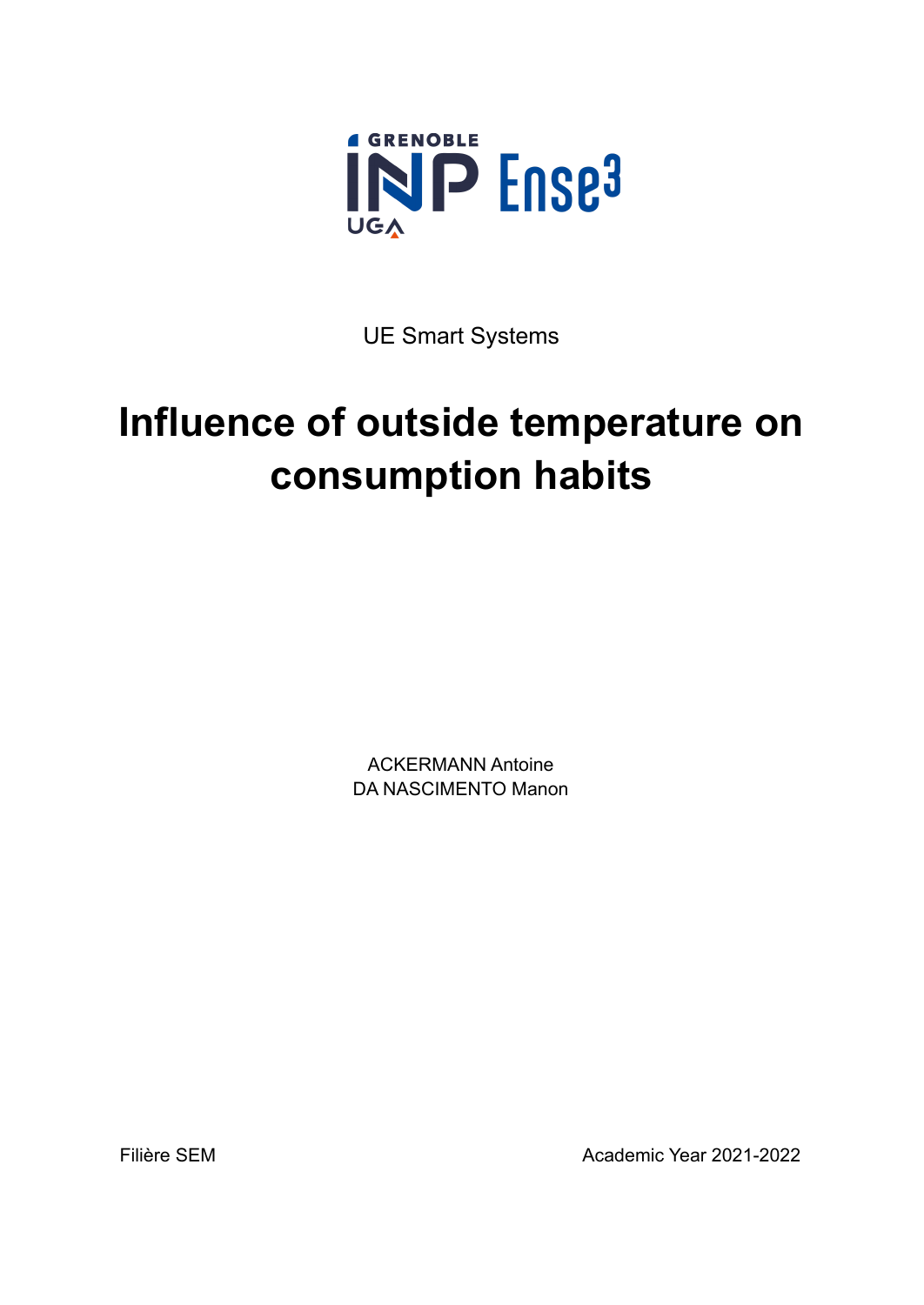# <span id="page-1-0"></span>**Table of contents**

| <b>Table of contents</b>                                    | 1              |
|-------------------------------------------------------------|----------------|
| <b>Abstract</b>                                             | 1              |
| <b>Introduction</b>                                         | 1              |
| Context                                                     | 1              |
| Methodology                                                 | $\overline{2}$ |
| Influence of temperature on overall electricity consumption | $\mathbf{2}$   |
| Influence of temperature on several appliances              | $\mathbf{3}$   |
| TV consumption                                              | 3              |
| Hotplates consumption                                       | 3              |
| Washing machine                                             | 4              |
| Influence of temperature on use of heating (gas)            | 5              |
| <b>Limits and conclusion</b>                                | 6              |
| <b>Bibliography</b>                                         | $\overline{7}$ |

# <span id="page-1-1"></span>**Abstract**

This study proposes an analysis on the impact of outside temperature on electricity and gas consumption. The aim of this study is to observe if temperature modifies the consumption habits of a household. Five measures were read from September 2020 to January 2022 : total daily electricity consumption, daily TV consumption, daily hotplates consumption, daily washing machine consumption and daily gas consumption. No clear correlations were found between outside temperature and the four former measurements, which are all electric appliances. On the contrary, there is an evident link between gas consumption, that is being used for space and water heating and outside temperature.

## <span id="page-1-2"></span>**Introduction**

### <span id="page-1-3"></span>**a. Context**

In France, it is well known that the weather influences power consumption because of electrical heating. [\[1\]](https://www.zotero.org/google-docs/?mckQCd) In this study, we wanted to check whether the electricity and gas consumption (which is used for heating) of a single household is thermosensitive. In other words, our goal is to expose potential modification in consumption habits due to variations in the outside temperature.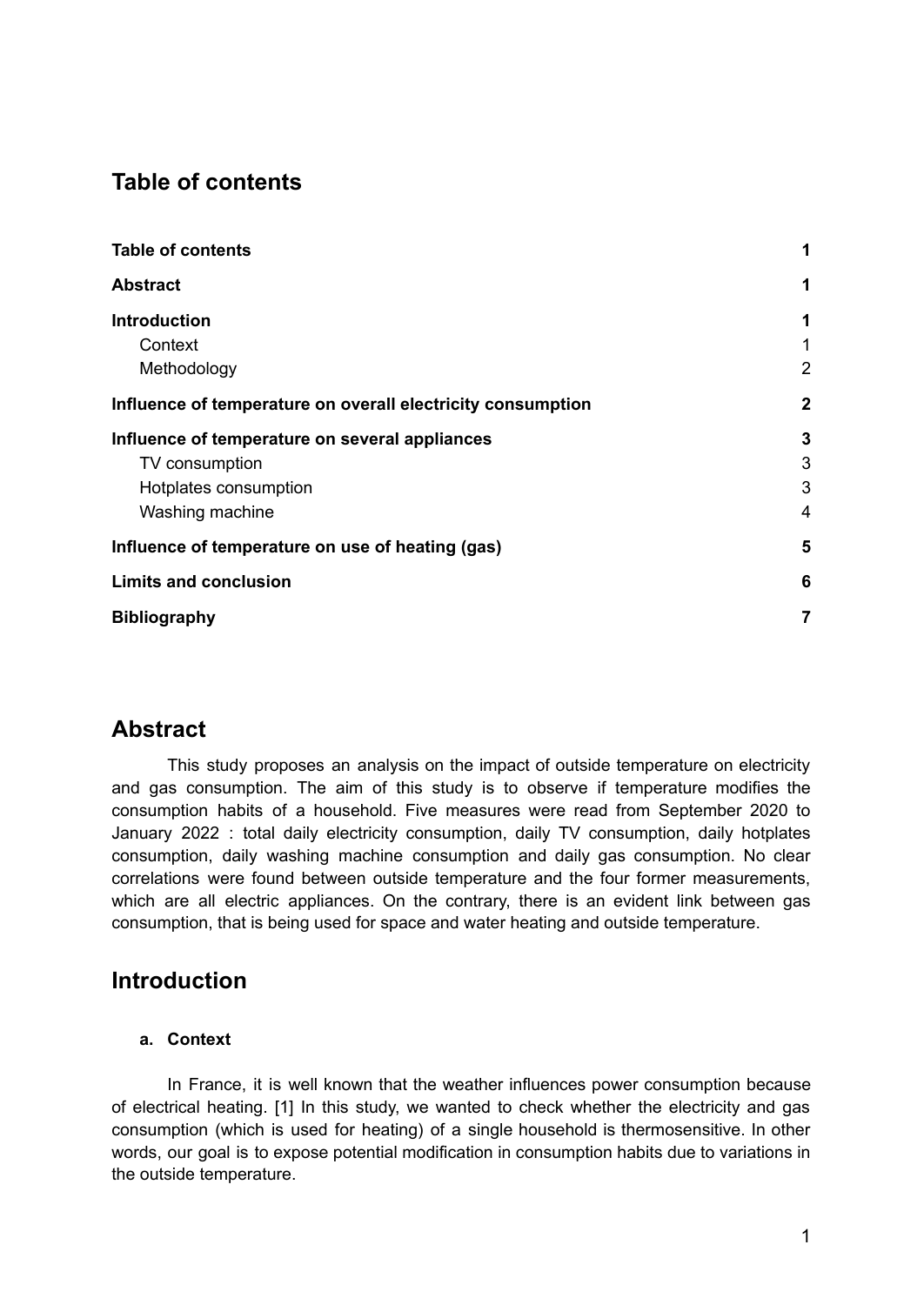#### <span id="page-2-0"></span>**b. Methodology**

Measures are taken from the ExpeSmartHouse project, whose goal is to "provide data from a 120m² household where a five-people family lives". [\[2\]](https://www.zotero.org/google-docs/?OXq3bd) Data was retrieved by sending queries to the Grafana platform using a Python script. [\[3\]](https://www.zotero.org/google-docs/?rRnzsi) The raw datasets were then processed using Python's module *pandas* and Excel.

# <span id="page-2-1"></span>**1. Influence of temperature on overall electricity consumption**

One could think that the global electricity consumption would be lower in the summer, since the days are longer (hence less need for electric lighting) and people tend to spend more time outside.

With the data, no unequivocal correlation is found. However, the trend line shows that this household consumes more when the temperature is low. This is probably due to lighting and an increased use of electrical appliances compared to summer.



*Figure 1: Daily power consumption according to the average daily temperature*

## <span id="page-2-2"></span>**2. Influence of temperature on several appliances**

Since electrical consumption seems to decrease slightly with the outside temperature, we wanted to break down the power consumption between the different domestic appliances to see which were most influenced by the outside temperature.

#### <span id="page-2-3"></span>**a. TV consumption**

At first glance, one could think that people would spend less time watching TV in the summer than in the winter, because they would be more inclined to go outside. This has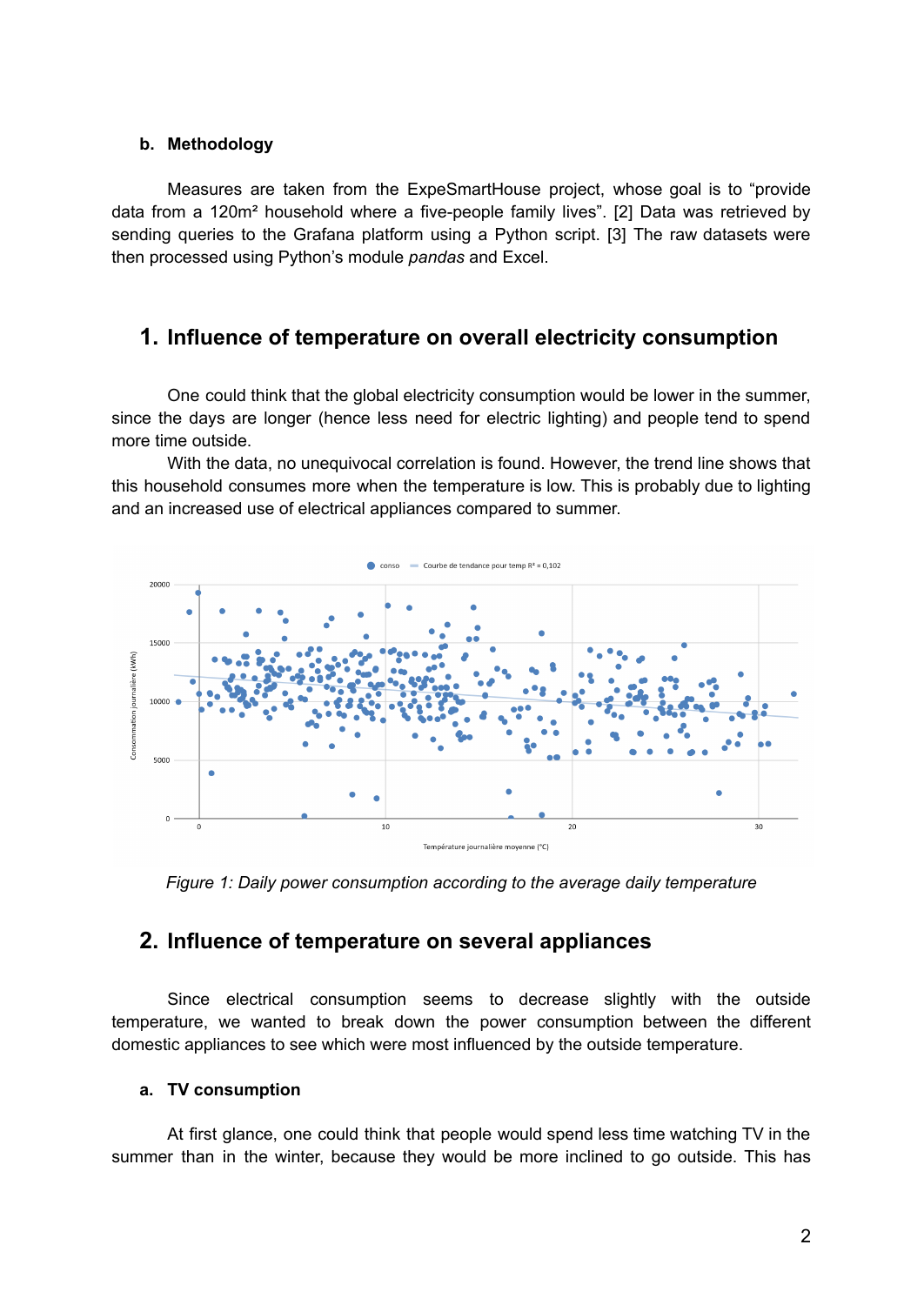been corroborated by studies led by the *Groupe M6*, which showed that temperature was the primary factor influencing the time spent watching TV. [\[4\]](https://www.zotero.org/google-docs/?0pdDIO)



Température journalière moyenne (°C)

*Figure 2 : TV consumption according to the average daily temperature*

We also found similar results in our household. The days for which most time was spent watching TV were when the outside temperature was below 10°C (red circle). However, if we put these few days aside, the daily time spent watching TV is roughly constant (green circle).

### <span id="page-3-0"></span>**b. Hotplates consumption**

One could also think that meals in the winter are more substantial, whereas meals consumed in the summer tend to be lighter and often cold. If this is true, there would be a correlation between the outside temperature and the daily consumption of the hotplates. No such correlation was found (fig. 3), even on a monthly basis (fig. 4).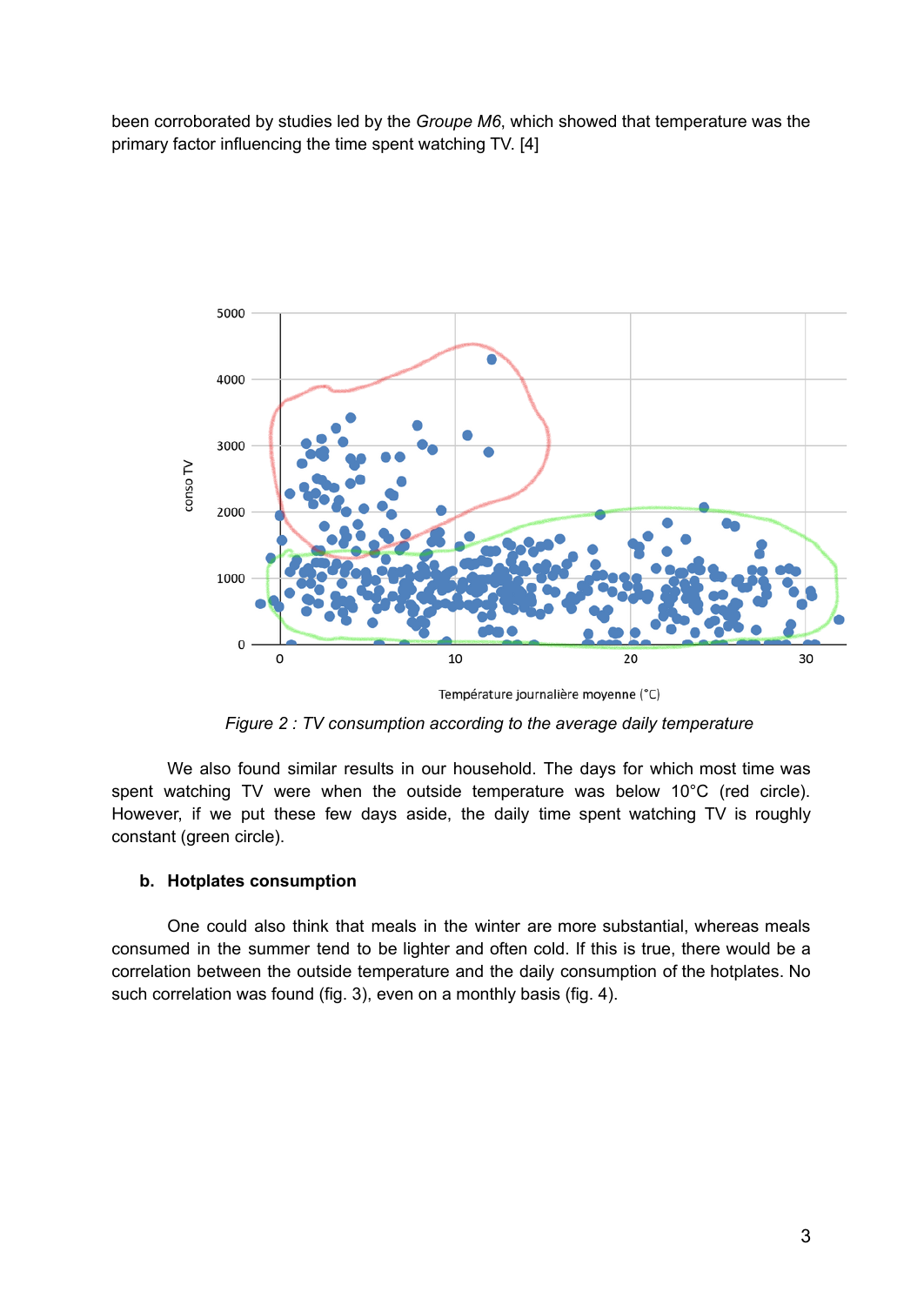

*Figure 3: Daily power consumption of hotplates according to average daily temperature*



Monthly consumption

*Figure 4: Monthly hotplates consumption according to average monthly temperature*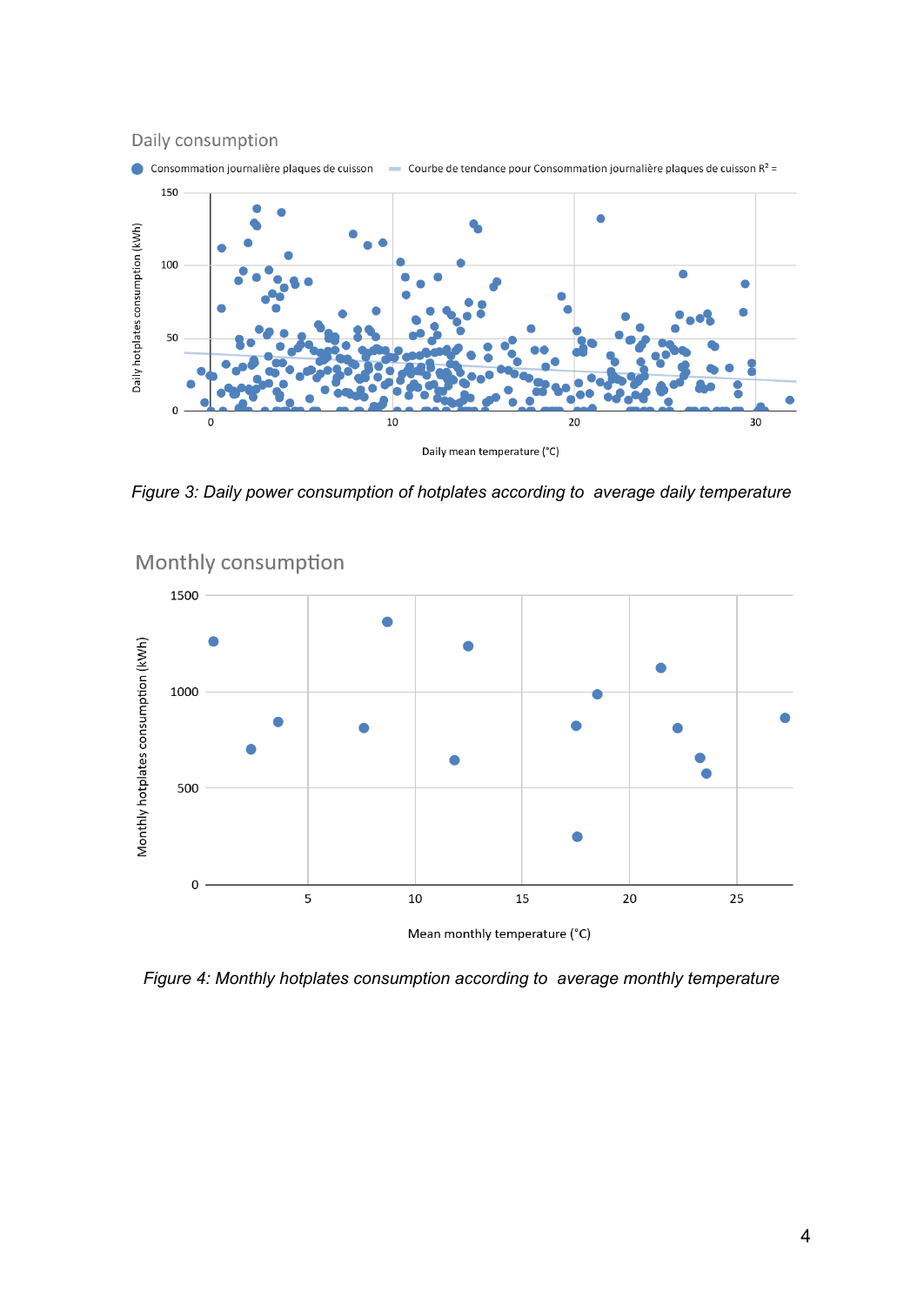#### <span id="page-5-0"></span>**c. Washing machine**

Likewise, common sense inclines us to think that the load of laundry would be sparser in the summer, since people wear less clothes when the temperatures are hotter, which would decrease the use of the washing machine.



*Figure 5: Weekly washing machine consumption according to average temperature*

Since a household does not use its washing machine on a daily basis, we used the weekly average for temperature and consumption. Similarly to TV consumption, the weeks for which the washing machine was the most used are indeed among the coldest, but apart from these weeks the consumption seems to be roughly constant.

## <span id="page-5-1"></span>**3. Influence of temperature on use of heating (gas)**

So far, we only analyzed data related to electric consumption. The household is also consuming gas for its space heating and domestic hot water. It seems obvious that the consumption for space heating would increase when the temperatures decrease. This is indeed what we notice : consumption linearly decreases until a certain temperature threshold (around 15-16°C), at which point gas is only used for domestic hot water, hence the gas consumption remaining constant (fig. 6).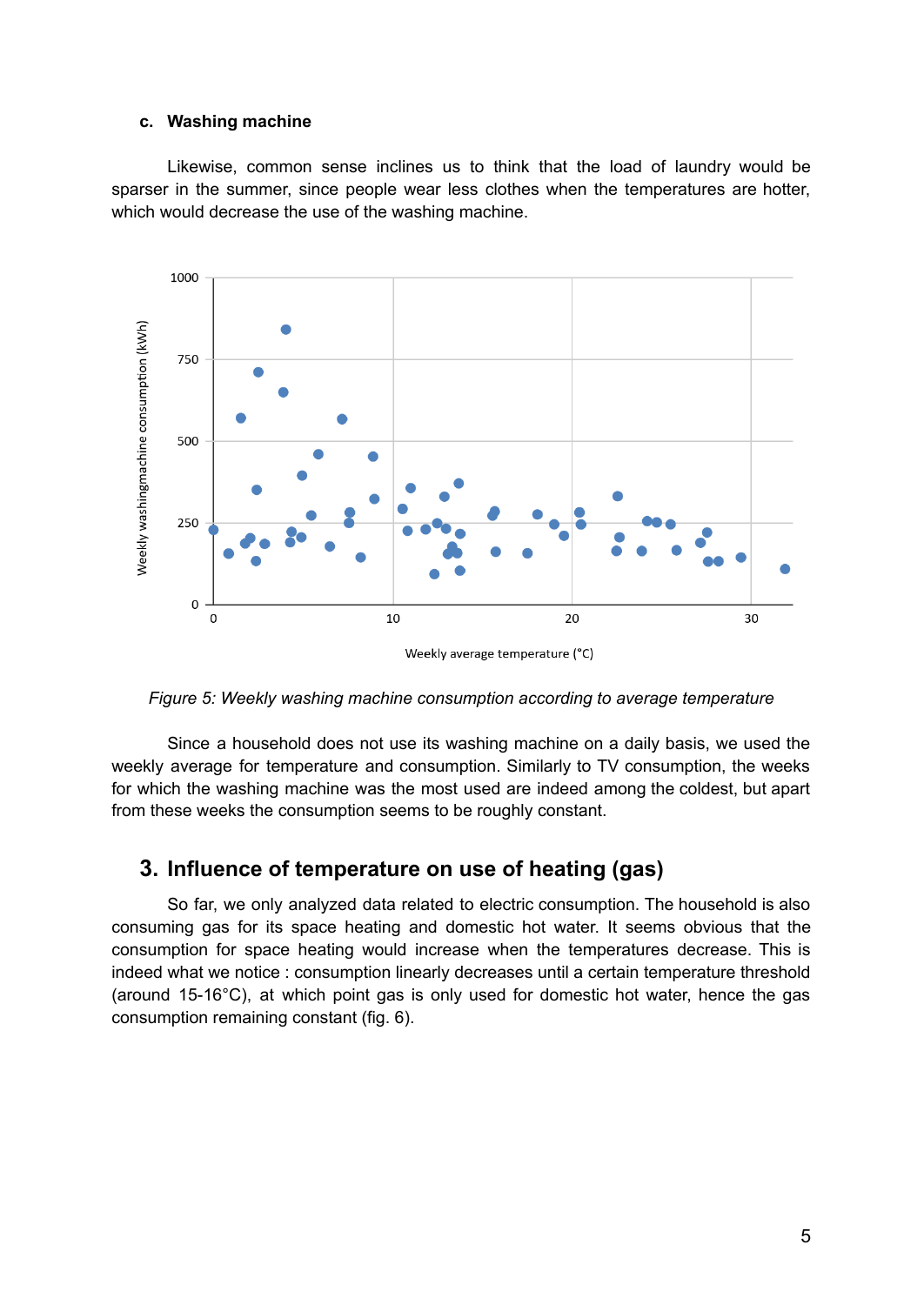

Température journalière moyenne (°C)

*Figure 6: Gas daily consumption according to average daily temperature*

## <span id="page-6-0"></span>**Limits and conclusion**

We managed to uncover a small correlation between electric consumption and temperature, but there is no clear linear trend linking the two measures. When breaking down the consumption between different appliances, we notice that some (washing machine and TV) are indeed used more when temperatures are low. But again, this is not a rule set in stone and there are cold days where the consumption of these appliances is equal to the consumption during hotter days.

There are obviously many limits to this short study. First, we focused our analysis on a single household only. It would be interesting to aggregate the data for electric consumption of the different appliances on tens of households, with the hope that it would bring to light more evident links. [\[5\]](https://www.zotero.org/google-docs/?eJP49v) We also performed only a basic statistical analysis and it could be interesting to use some more advanced statistical tool to interpret the data. In particular, it could be relevant to plot not only the daily consumption/daily average temperature graphs, but also the weekly, biweekly, monthly, quarterly, etc. graphs. The consumption patterns might indeed not vary as fast as the temperature and might only be observable over a longer time period. Furthermore, days when one or several members of the household are away (on vacations or on a business trip for instance) should also be accounted for in order to correct the consumption. Lastly, other weather-related measures should be included in our study. For instance, TV consumption might well be also correlated not only to temperature, but also to the amount of sunshine during the day.